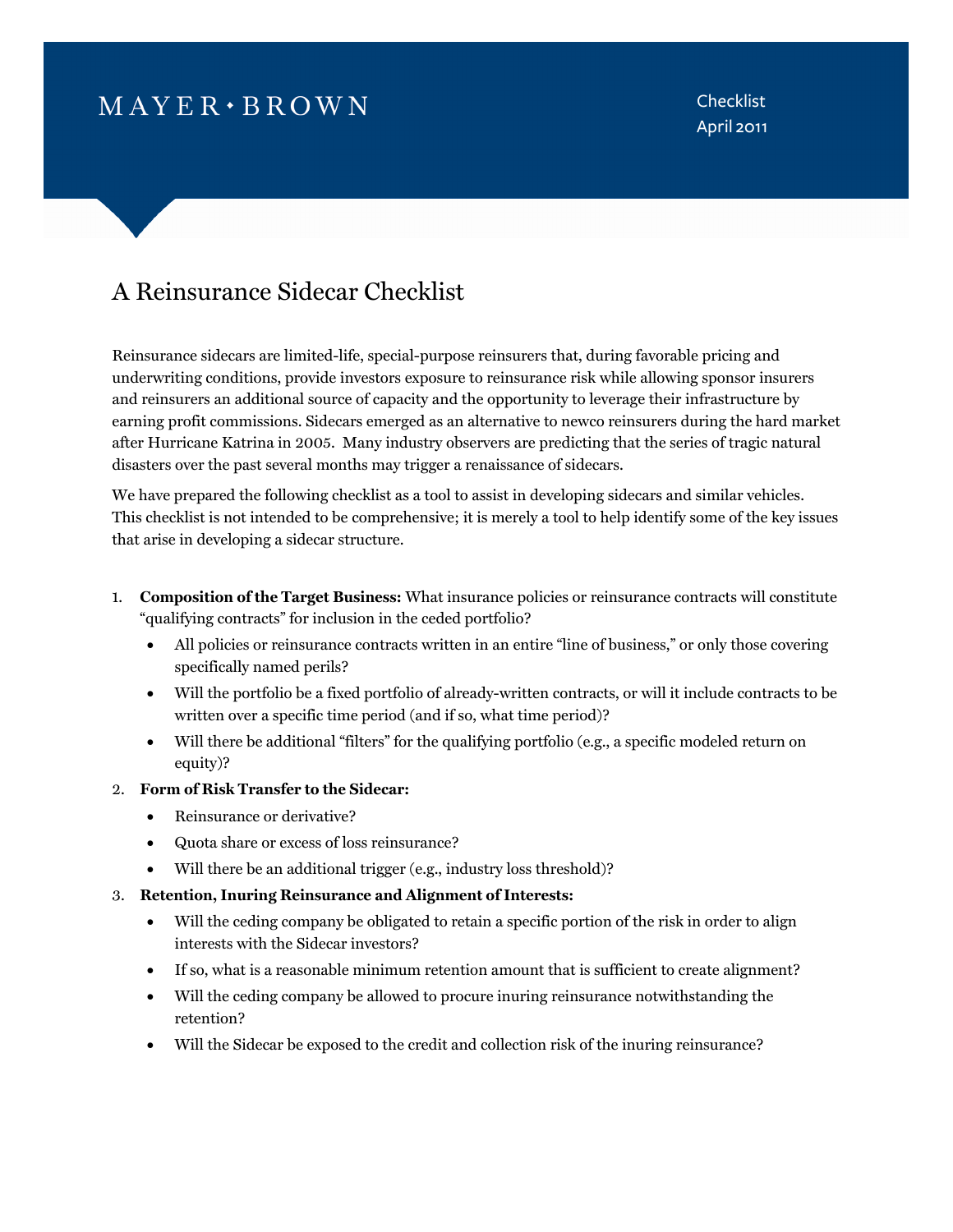- 4. **Ceding and Profit Commissions:** While the ceding commission is designed to reimburse the ceding company for its expenses and overhead, the profit commission is central to the entire value proposition to the ceding company and also enhances alignment of interests.
	- What is the basis for the ceding commission (i.e., percentage of written premium or fixed amount)?
	- Will the commission be structured as a sliding scale incorporating both ceding and profit commission?
	- Will the profit commission be based purely on underwriting profit and if so, how is underwriting profit calculated?
	- What is the appropriate amount of profit commission?
	- Will there need to be a hurdle return on equity before profit commission is paid to the ceding company? If so, what is the appropriate hurdle rate?
	- Will there be tranched commissions based on varying hurdle return on equity rates?
- 5. **Other Key Terms and Conditions in the Reinsurance Contract:**
	- Which exclusions are market standard?
	- How to address follow-the-fortunes and the risk of *ex gratia* payments?
	- What are market standard representations & warranties, events of default, remedies?
	- What are appropriate automatic and voluntary termination features and what are appropriate termination payments (see also ramp-down and commutation below)?
- 6. **Capitalization During Ramp-Up:** Since premium does not come into vehicle until policies or reinsurance contracts are ceded, full funding at vehicle inception results in negative carry for investors. Therefore, at what point during the portfolio ramp-up will investors need to fund?
	- All funding upfront to give ceding company the certainty that capital is "in the box" as ceding company accepts risks into the portfolio?
	- Fixed schedule over time, with ceding company exposed to investor funding risk?
	- Capital calls that are contingent upon new business generation hurdles (also leaving ceding company with investor funding risk)?
- 7. **Amount of Capital and Retention of Tail Risk:** Sidecars have a finite amount of capital and are rarely capitalized to the full notional amount at risk; therefore the sponsoring cedent is exposed to the risk of loss in excess of the proceeds raised.
	- How much capital will be raised (e.g., to what modeled expected loss level?)
	- Will the premium paid to the Sidecar be reduced to pay the ceding company for retaining the "tail risk" (the risk that aggregate losses exceed the capital raised)?
	- How will the "price" for the tail risk retention be calculated?
	- Will premiums be included in the collateral available to pay reinsurance obligations to give investors some added leverage?
- 8. **Capital Structure:**
	- Will the Sidecar capital structure be tranched into equity and debt?
	- What is the dividing line between equity and debt?
	- What coupon will be paid to the debt investors?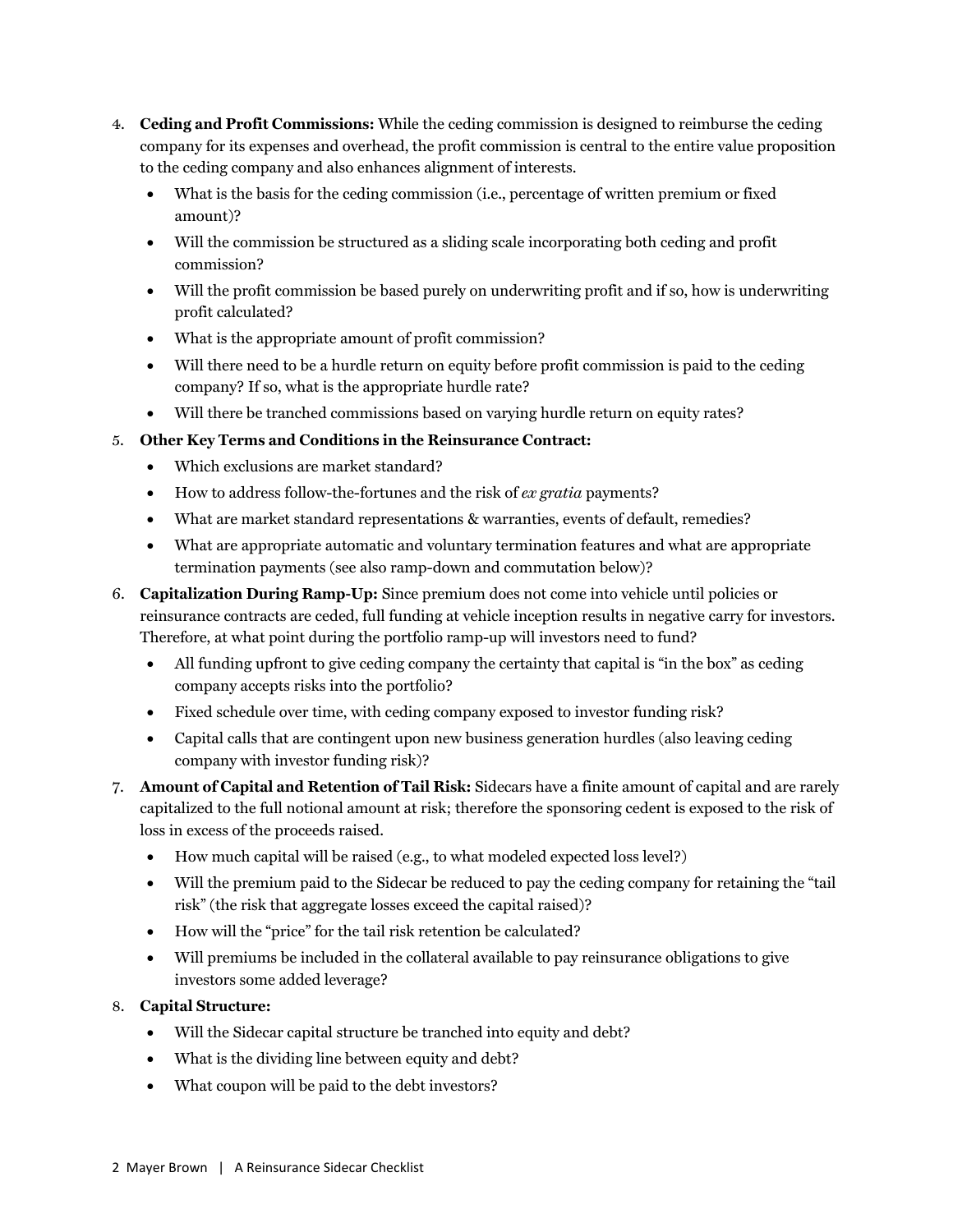#### 9. **Collateral Structure and Permissible Investments:**

- Will the proceeds raised from investors be lodged in a credit for reinsurance trust  $(a/k/a,$ "Regulation 114 Trust") at the outset or a different collateral arrangement?
- How will the Sidecar investor's interest in the collateral be secured and perfected, in view of the ceding company's senior interest?
- What will be the permitted investments for the collateral?
- Will investment be limited to treasuries and government-backed instruments, riskier investments, or will a swap or tri-party repo be employed? If the latter, there are host of issues that need to be considered including amount of haircuts, frequency of marks and top-up, etc.
- Will investments be chosen by the sponsor cedent or an independent investment manager?

### 10. **Ramp-Down; Reserves, Commutation and Return of Capital:**

- Once the exposure period has ended on certain of the portfolio contracts, how and when will the capital be distributed to the Sidecar investors?
- If there have been triggering events and the establishment of reserves, is all capital excess of the reserves distributed? If so, how is the ceding company protected against adverse development excess of the capital held back?
- How are reserves established?
- Can the ceding company or the Sidecar force a commutation? If so, what is the agreed methodology for valuing reserves and how are disagreements over the commutation amount resolved?
- Will there be a roll-over option for investors to reinvest in next vehicle?

#### 11. **US Securities Law Considerations:**

- Will the offering include US investors?
- Will the Sidecar investments be tradable?
- There are multiple issues to consider in connection with disclosure and related potential liability issues.

### 12. **US Tax Considerations:** Investors need to be careful regarding structure to minimize tax exposure, including:

- "Controlled foreign corporation" (CFC) rules.
- "Passive foreign investment company" (PFIC) rules.
- Excise and premium taxes.

#### 13. **Domicile and Type of Legal Entity:**

- How and where will the sidecar be licensed to write insurance or reinsurance, and will there be an intermediate or other holding company?
- If Bermuda is chosen, will the Sidecar qualify as a special-purpose insurer?
- Does another jurisdiction provide other benefits?